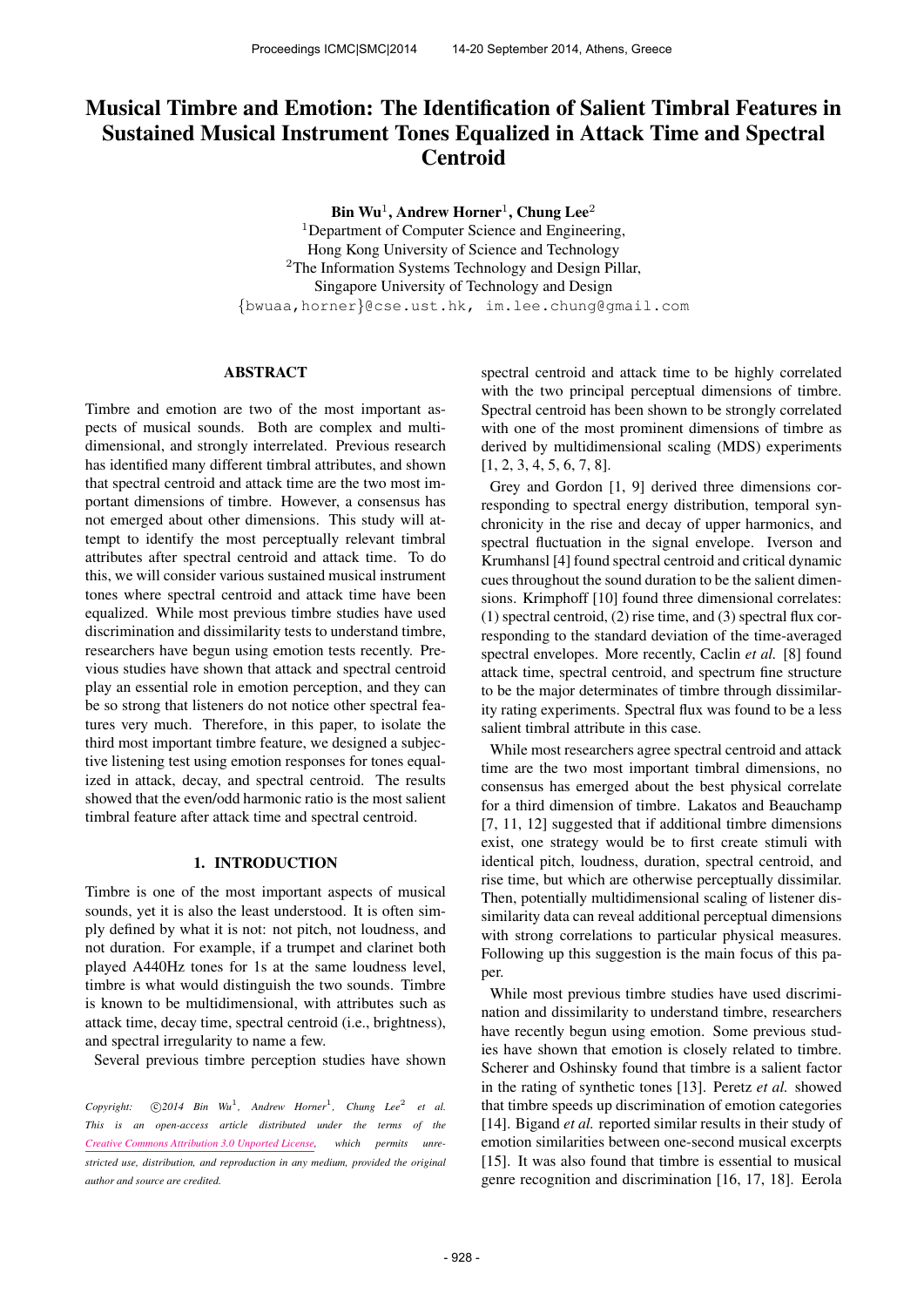[19] carried out listening tests to investigate the correlation of emotion with temporal and spectral sound features. The study confirmed strong correlations between features such as attack time and brightness and the emotion dimensions valence and arousal for one-second isolated instrument tones. Valence and arousal are measures of how positive and energetic the music sounds [20]. Despite the widespread use of valence and arousal in music research, composers may find them rather vague and difficult to interpret for composition and arrangement, and limited in emotional nuance. Using a different approach than Eerola, Ellermeier *et al.* investigated the unpleasantness of environmental sounds using paired comparisons [21]. Emotion categories have been shown to be generally congruent with valence and arousal in music emotion research [22].

In our own previous study on emotion and timbre [23], to make the results intuitive and detailed for composers, listening test subjects compared tones in terms of emotion categories such as Happy and Sad. We also equalized the stimuli attacks and decays so that temporal features would not be factors. This modification allowed us to isolate the effects of spectral features such as spectral centroid. Average spectral centroid significantly correlated for all emotions, and a bigger surprise was that spectral centroid deviation significantly correlated for all emotions. This correlation was even stronger than average spectral centroid for most emotions. The only other correlation was spectral incoherence for two emotions.

Since average spectral centroid and spectral centroid deviation were so strong, listeners did not notice other spectral features much. This made us wonder: if we equalized average spectral centroid in the tones, would spectral incoherence be more significant? Would other spectral characteristics emerge as significant? To answer these questions, we conducted the follow-up experiment described in this paper using emotion responses for tones equalized in attack, decay, and spectral centroid.

#### 2. LISTENING TEST

In our listening test, listeners compared pairs of eight instruments for eight emotions, using the tones that were equalized for attack, decay, and spectral centroid.

#### 2.1 Stimuli

#### *2.1.1 Prototype instrument sounds*

The stimuli consisted of eight sustained wind and bowed string instrument tones: bassoon (Bs), clarinet (Cl), flute (Fl), horn (Hn), oboe (Ob), saxophone (Sx), trumpet (Tp), and violin (Vn). They were obtained from the McGill and Prosonus sample libraries, except for the trumpet, which had been recorded at the University of Illinois at Urbana-Champaign School of Music. All the tones were used in a discrimination test carried out by Horner *et al.* [24], six of them were also used by McAdams *et al.* [25], and all of them used our previous emotion-timbre test [23].

The tones were presented in their entirety. The tones were nearly harmonic and had fundamental frequencies close to 311.1 Hz (Eb4). The original fundamental frequencies deviated by up to 1 Hz (6 cents), and were synthesized by additive synthesis at 311.1 Hz.

Since loudness is potential factor in emotion, amplitude multipliers were determined by the Moore-Glasberg loudness program [26] to equalize loudness. Starting from a value of 1.0, an iterative procedure adjusted an amplitude multiplier until a standard loudness of  $87.3 \pm 0.1$  phons was achieved.

## 2.2 Stimuli Analysis and Synthesis

#### *2.2.1 Spectral Analysis Method*

Instrument tones were analyzed using a phase-vocoder algorithm, which is different from most in that bin frequencies are aligned with the signal's harmonics (to obtain accurate harmonic amplitudes and optimize time resolution) [27]. The analysis method yields frequency deviations between harmonics of the analysis frequency and the corresponding frequencies of the input signal. The deviations are approximately harmonic relative to the fundamental and within  $\pm 2\%$  of the corresponding harmonics of the analysis frequency. More details on the analysis process are given by Beauchamp [27].

### *2.2.2 Temporal Equalization*

Temporal equalization was done in the frequency domain. Attacks and decays were first identified by inspection of the time-domain amplitude-vs.-time envelopes, and then harmonic amplitude envelopes corresponding to the attack, sustain, and decay were reinterpolated to achieve an attack time of 0.05s, a sustain time of 1.9s, and a decay time of 0.05s, for a total duration of 2.0s.

## *2.2.3 Spectral Centroid Equalization*

Different from our previous study [23], we equalized the average spectral centroid of the the stimuli to see whether other significant features would emerge. Average spectral centroid was equalized for all eight instruments. The spectra of each instrument was modified to an average spectral centroid of 3.7, which was the mean average spectral centroid of the eight tones. This modification was accomplished by scaling each harmonic amplitude by its harmonic number raised to a to-be-determined power:

$$
A_k(t) \leftarrow k^p A_k(t) \tag{1}
$$

For each tone, starting with  $p = 0$ , p was iterated using Newton's method until an average spectral centroid was obtained within  $\pm 0.1$  of the 3.7 target value.

#### *2.2.4 Resynthesis Method*

Stimuli were resynthesized from the time-varying harmonic data using the well-known method of time-varying additive sinewave synthesis (oscillator method) [27] with frequency deviations set to zero.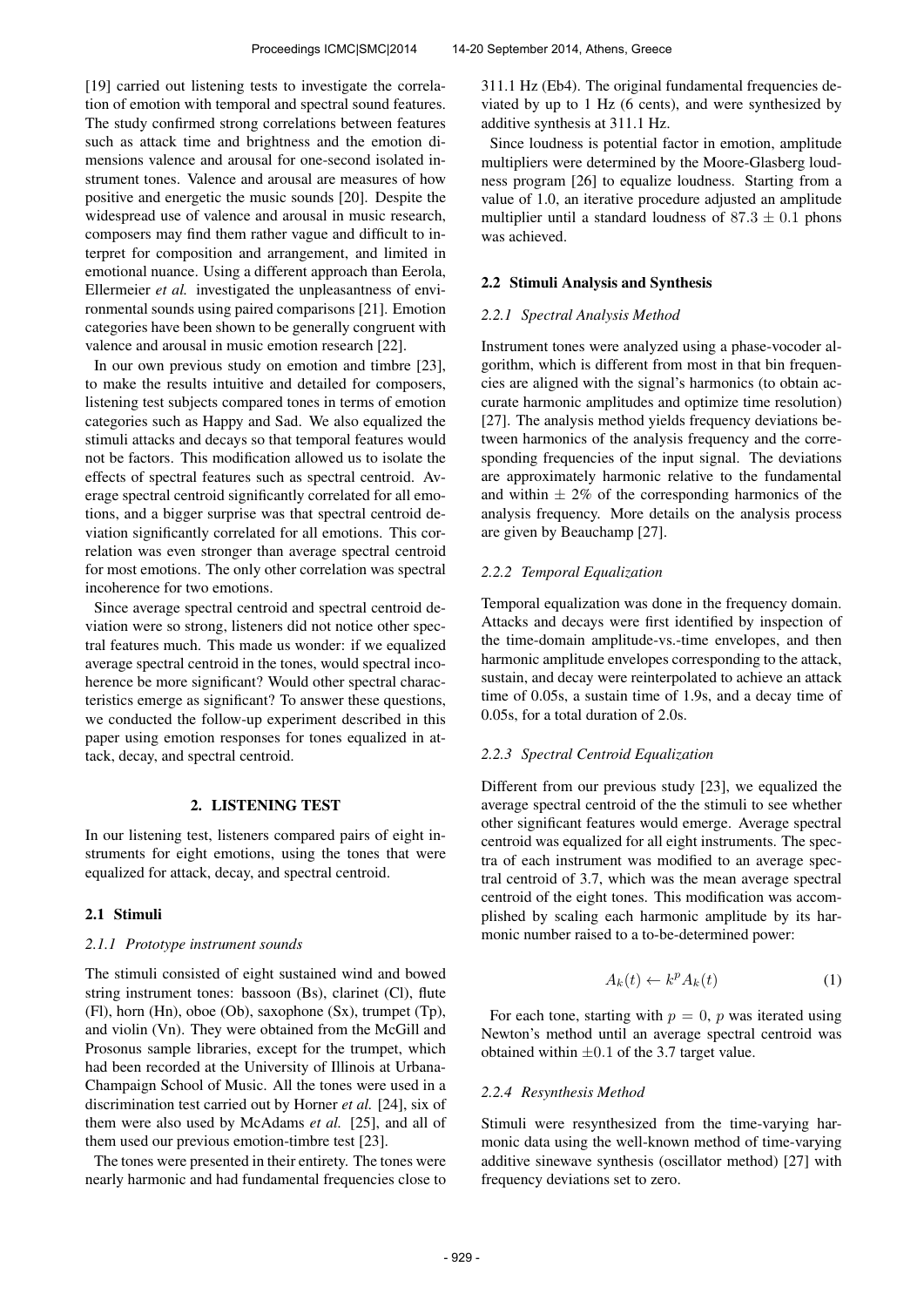## 2.3 Subjects

32 subjects without hearing problems were hired to take the listening test. They were undergraduate students and ranged in age from 19 to 24. Half of them had music training (that is, at least five years of practice on an instrument).

#### 2.4 Emotion Categories

As in our previous study [23], the subjects compared the stimuli in terms of eight emotion categories: Happy, Sad, Heroic, Scary, Comic, Shy, Joyful, and Depressed. These terms were selected because we considered them the most salient and frequently expressed emotions in music, though there are certainly other important emotion categories in music (e.g., Romantic). In picking these eight emotion categories, we particularly had dramatic musical genres such as opera and musicals in mind, where there are typically heroes, villians, and comic-relief characters with music specifically representing each. Their ratings according to the Affective Norms for English Words [28] are shown in Figure 1 using the Valence-Arousal model. Happy, Joyful, Comic, and Heroic form one cluster and Sad and Depressed another.



Figure 1. Russel's Valence-Arousal emotion model. Valence is how positive an emotion is. Arousal is how energetic an emotion is.

## 2.5 Listening Test Design

Every subject made pairwise comparisons of all eight instruments. During each trial, subjects heard a pair of tones from different instruments and were prompted to choose which tone more strongly aroused a given emotion. Each combination of two different instruments was presented in four trials for each emotion, and the listening test totaled  $C_2^8 \times 4 \times 8 = 896$  trials. For each emotion, the overall trial presentation order was randomized (i.e., all the Happy comparisons were first in a random order, then all the Sad comparisons were second, ...).

Before the first trial, the subjects read online definitions of the emotion categories from the Cambridge Academic Content Dictionary [29]. The listening test took about 1.5 hours, with breaks every 30 minutes.

The subjects were seated in a "quiet room" with less than 40 dB SPL background noise level. Residual noise was

mostly due to computers and air conditioning. The noise level was further reduced with headphones. Sound signals were converted to analog by a Sound Blaster X-Fi Xtreme Audio sound card, and then presented through Sony MDR-7506 headphones at a level of approximately 78 dB SPL, as measured with a sound-level meter. The Sound Blaster DAC utilized 24 bits with a maximum sampling rate of 96 kHz and a 108 dB S/N ratio.

# 3. RESULTS

#### 3.1 Quality of Responses

The subjects' responses were first screened for inconsistencies, and two outliers were filtered out. Consistency was defined based on the four comparisons of a pair of instruments A and B for a particular emotion as follows:

$$
consistency_{A,B} = \frac{max(v_A, v_B)}{4} \tag{2}
$$

where  $v_A$  and  $v_B$  are the number of votes a subject gave to each of the two instruments. A consistency of 1 represents perfect consistency, whereas 0.5 represents approximately random guessing. The mean average consistency of all subjects was 0.76.

Predictably subjects were only fairly consistent because of the emotional ambiguities in the stimuli. We assessed the quality of responses further using a probabilistic approach which has been successful in image labeling [30]. We defined the probability of each subject being an outlier based on Whitehill's outlier coefficient. Whitehill *et al.* [30] used an expectation maximization algorithm to estimate each subject's outlier coefficient and the difficulty of evaluating each instance, as well as the labeling of each instance. Higher outlier coefficients mean that the subject is more likely an outlier, which consequently reduces the contribution of their vote toward the label. In our study, we verified that the two least consistent subjects had the highest outlier coefficients. Therefore, they were excluded from the results.

We measured the level of agreement among the remaining subjects with an overall Fleiss' Kappa statistic [31]. Fleiss' Kappa was 0.043, indicating a slight but statistically significant agreement among subjects. From this, we observed that subjects were self-consistent but less agreed in their responses than in our previous study [23] since the tones sounded more similar after spectral centroid equalization.

We also performed a  $\chi^2$  test [32] to evaluate whether the number of circular triads significantly deviated from the number to be expected by chance alone. This turned out to be insignificant for all subjects. The approximate likelihood ratio test [32] for significance of weak stochastic transitivity violations [33] was tested and showed no sigificance for all emotions.

#### 3.2 Emotion Results

We ranked the spectral centroid equalized instrument tones by the number of positive votes they received for each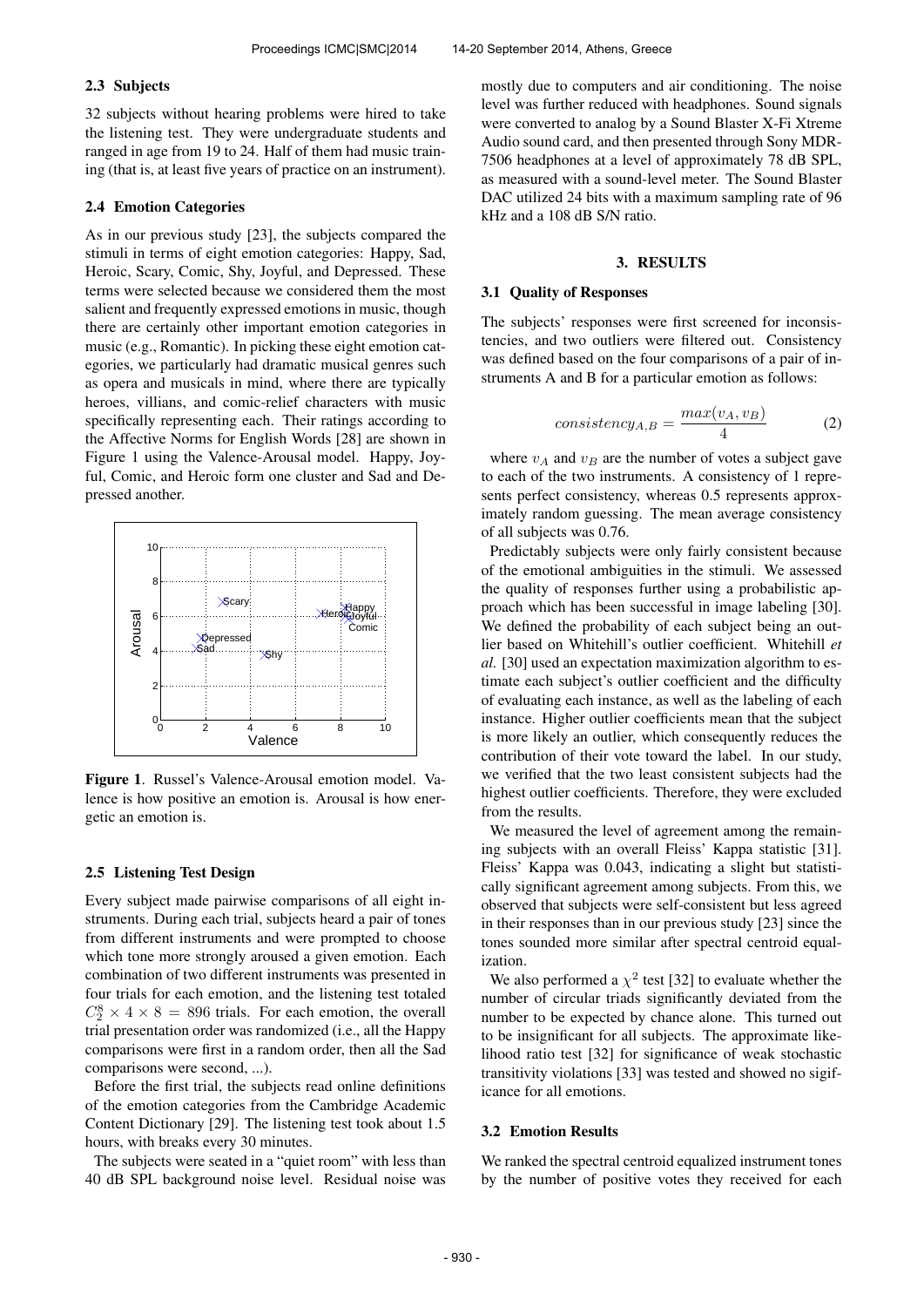Proceedings ICMC|SMC|2014 14-20 September 2014, Athens, Greece



Figure 2. Bradley-Terry-Luce scale values of the spectral centroid equalized tones for each emotion.

emotion, and derived scale values using the Bradley-Terry-Luce (BTL) model [32, 34] as shown in Figure 2. The likelihood-ratio test showed that the BTL model describes the paired-comparisons well for all emotions. We observe that: 1) In general, the BTL scales of the spectral centroid equalized tones were much closer to one another compared to the original tones. The range of the scale considerably narrowed to between 0.07 and 0.23 (in the original tones it was 0.02 to 0.35). The narrower distribution of instruments indicates an increase in difficulty for listeners to make emotional distinctions between the spectral centroid equalized tones. 2) The ranking of the instruments was different than for the original tones. For example, the clarinet and flute were often highly ranked for sad emotions. Also, the horn and the violin were more neutral instruments, which contrasts with their distinctive Sad and Happy rankings respectively for the original tones. And surprisingly, the horn was the least Sad instrument. 3) At the same time, some instruments ranked similarly in both experiments. For example, the trumpet and saxophone were still among the most Happy and Joyful instruments, and the oboe was still ranked in the middle.

Figure 3 shows BTL scale values and the corresponding 95% confidence intervals of the instruments for each emotion. The confidence intervals cluster near the line of indifference since it was difficult for listeners to make emotional distinctions. Table 1 shows the spectral characteristics of the eight spectral centroid equalized tones (since average spectral centroid is equalized to 3.7 for all tones, it is omitted). Spectral centroid deviation was more uniform than in our previous study and near 1.0. This is a sideeffect of spectral centroid equalization since deviations are all around the same equalized value of 3.7.

Table 2 shows Pearson correlation between emotion and the spectral features for spectral centroid equalized tones. Even/odd harmonic ratio significantly correlated with Happy, Sad, Joyful, and Depressed. Instruments that had extreme even/odd harmonic ratios exhibited clear patterns in the rankings. For example, the clarinet had the lowest even/odd harmonic ratios and the saxophone the highest. The two instruments were consistently outliers in Figure 2 with opposite patterns. Table 2 also indicates that listeners found the trumpet and violin less shy than other instruments (i.e., their spectral centroid deviations were more than the other instruments).

# 4. DISCUSSION

These results and the results in our previous study [23] are consistent with Eerola's Valence-Arousal results [19]. Both indicate that musical instrument timbres carry cues about emotional expression that are easily and consistently recognized by listeners. Both show that spectral centroid/brightness is a significant component in music emotion. Beyond Eerola's findings, we have found that even/odd harmonic ratio is the most salient timbral feature after attack time and brightness.

For future work, it will be fascinating to see how emotion varies with pitch, dynamic level, brightness, and articulation. Do these parameters change emotion in a consistent way, or does it vary from instrument to instrument? We know that increased brightness makes a tone more dramatic (more happy or more angry), but is the effect more pronounced in some instruments than others? For example, if a happy instrument such as the violin is played softly with less brightness, is it still happier than a sad instrument such as the horn played loudly with maximum brightness? At what point are they equally happy? Can we equalize the instruments to equal happiness by simply adjusting brightness or other attributes? How do the happy spaces of the violin overlap with other instruments in terms of pitch, dynamic level, brightness, and articulation? In general, how does timbre space relate to emotional space?

Emotion gives us a fresh perspective on timbre, helping us to get a handle on its perceived dimensions. It gives us a focus for exploring its many aspects. Just as timbre is a multidimensional perceived space, emotion is an even higher-level multidimensional perceived space deeper inside the listener.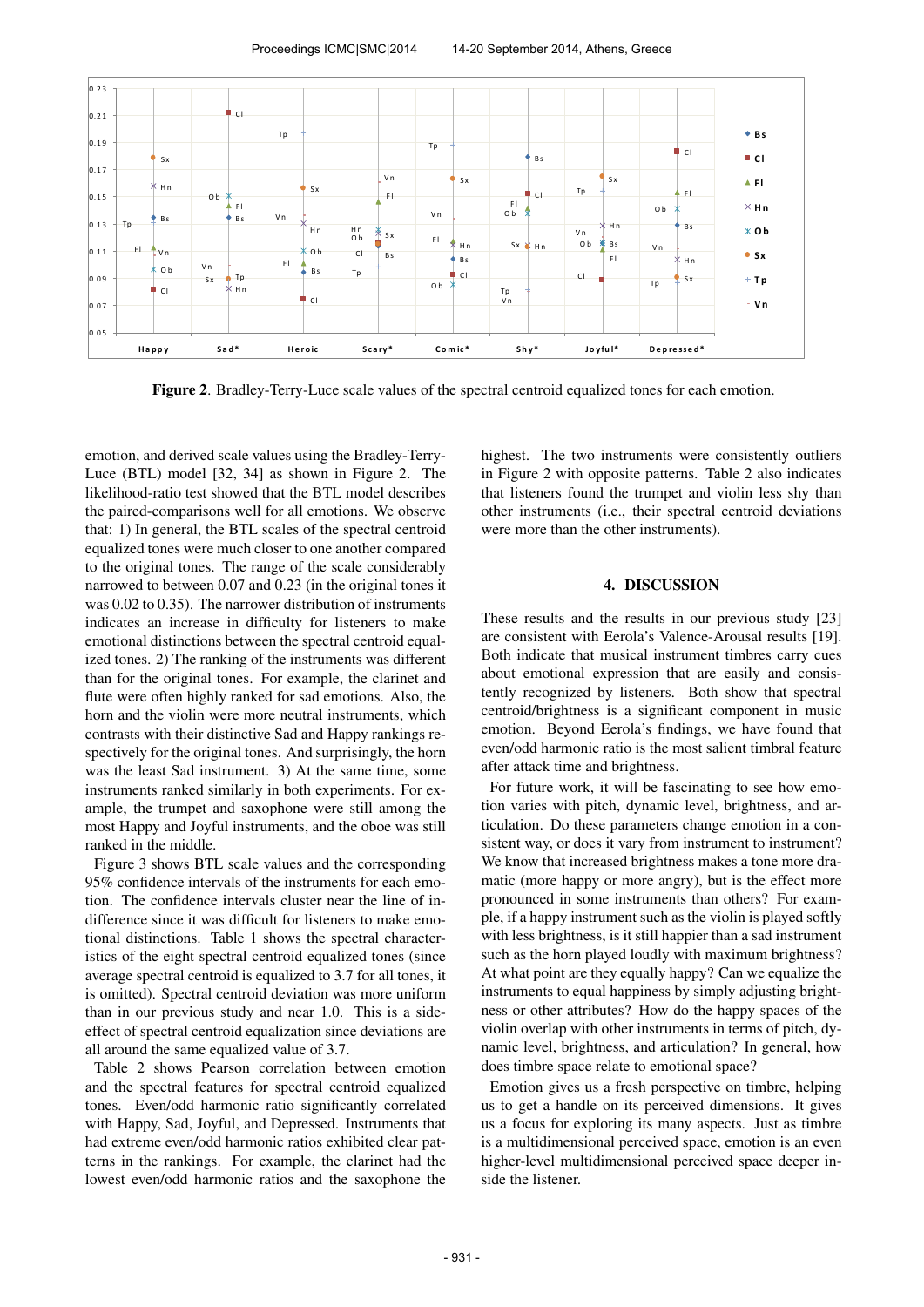

Figure 3. BTL scale values and the corresponding 95% confidence intervals of the spectral centroid equalized tones for each emotion. The dotted line represents no preference.

| Emotion<br><b>Features</b>  | Bs     |        | Fl     | Hn     | Ob     | Sх     | Tp     | Vn     |
|-----------------------------|--------|--------|--------|--------|--------|--------|--------|--------|
| Spectral Centroid Deviation | 0.9954 | 1.0176 | .0614  | 1.0132 | 1.0178 | 1.018  | .1069  | l.1408 |
| Spectral Incoherence        | 0.0817 | 0.0399 | 0.1341 | 0.0345 | 0.0531 | 0.0979 | 0.0979 | 0.1099 |
| Spectral Irregularity       | 0.0967 | 0.1817 | 0.1448 | 0.0635 | 0.1206 | 0.1947 | 0.0228 | 0.1206 |
| Even/odd ratio              | .3246  | 0.177  | 0.9541 | 0.9685 | 0.456  | .7591  | 0.81   | 0.9566 |

Table 1. Spectral characteristics of the spectral centroid equalized tones.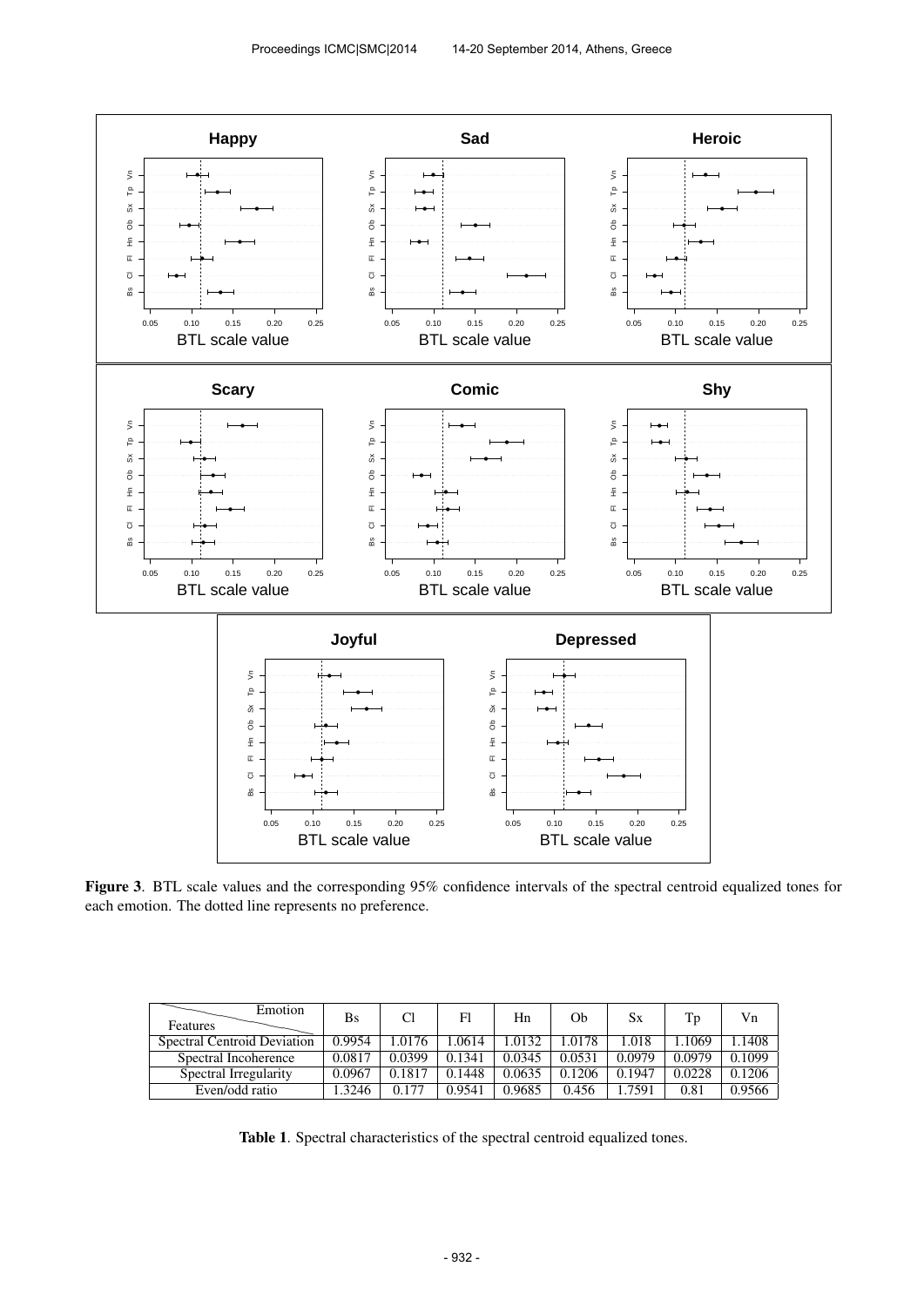Proceedings ICMC|SMC|2014 14-20 September 2014, Athens, Greece

| Emotion<br>Features         | Happy      | Sad        | Heroic    | Scary    | Comic     | Shy         | Joyful    | Depressed  |
|-----------------------------|------------|------------|-----------|----------|-----------|-------------|-----------|------------|
| Spectral Centroid Deviation | $-0.2203$  | $-0.3516$  | 0.5243    | 0.4562   | 0.5386    | $-0.7834**$ | 0.1824    | $-0.3149$  |
| Spectral Incoherence        | 0.1083     | $-0.298$   | 0.31      | 0.4081   | 0.5046    | $-0.2665$   | 0.3025    | $-0.2373$  |
| Spectral Irregularity       | $-0.13$    | 0.499      | $-0.5082$ | 0.2697   | $-0.3124$ | 0.3419      | $-0.2543$ | 0.4877     |
| Even-odd ratio              | $0.8596**$ | $-0.6686*$ | 0.3785    | $-0.018$ | 0.4869    | $-0.0963$   | $0.6879*$ | $-0.6575*$ |

Table 2. Pearson correlation between emotion and spectral characteristics for spectral centroid equalized tones.  $**: p <$  $0.05$ ;  $* : 0.05 < p < 0.1$ .

## 5. ACKNOWLEDGMENTS

This work has been supported by Hong Kong Research Grants Council grant HKUST613112.

# 6. REFERENCES

- [1] J. M. Grey and J. W. Gordon, "Perceptual Effects of Spectral Modifications on Musical Timbres," *Journal of the Acoustical Society of America*, vol. 63, p. 1493, 1978.
- [2] D. L. Wessel, "Timbre Space as A Musical Control Structure," *Computer music journal*, pp. 45–52, 1979.
- [3] C. L. Krumhansl, "Why is Musical Timbre So Hard to Understand," *Structure and Perception of Electroacoustic Sound and Music*, vol. 9, pp. 43–53, 1989.
- [4] P. Iverson and C. L. Krumhansl, "Isolating the Dynamic Attributes of Musical Timbre," *The Journal of the Acoustical Society of America*, vol. 94, no. 5, pp. 2595–2603, 1993.
- [5] J. Krimphoff, S. McAdams, and S. Winsberg, "Caractérisation du Timbre des Sons Complexes. II. Analyses Acoustiques et Quantification Psychophysique," *Le Journal de Physique IV*, vol. 4, no. C5, pp. C5–625, 1994.
- [6] R. Kendall and E. Carterette, "Difference Thresholds for Timbre Related to Spectral Centroid," in *Proceedings of the 4th International Conference on Music Perception and Cognition, Montreal, Canada*, 1996, pp. 91–95.
- [7] S. Lakatos, "A Common Perceptual Space for Harmonic and Percussive Timbres," *Perception & Psychophysics*, vol. 62, no. 7, pp. 1426–1439, 2000.
- [8] A. Caclin, S. McAdams, B. K. Smith, and S. Winsberg, "Acoustic Correlates of Timbre Space Dimensions: A Confirmatory Study Using Synthetic Tones," *Journal of the Acoustical Society of America*, vol. 118, p. 471, 2005.
- [9] J. M. Grey, "Multidimensional Perceptual Scaling of Musical Timbres," *The Journal of the Acoustical Society of America*, vol. 61, no. 5, pp. 1270–1277, 1977.
- [10] J. Krimphoff, "Analyse Acoustique et Perception du Timbre," *unpublished DEA thesis, Universite du ´ Maine, Le Mans, France*, 1993.
- [11] S. Lakatos and J. Beauchamp, "Extended Perceptual Spaces for Pitched and Percussive Timbres," *The Journal of the Acoustical Society of America*, vol. 107, no. 5, pp. 2882–2882, 2000.
- [12] J. W. Beauchamp and S. Lakatos, "New Spectrotemporal Measures of Musical Instrument Sounds Used for a Study of Timbral Similarity of Rise-time and Centroid-normalized Musical Sounds," *Proc. 7th Int. Conf. Music Percept. Cognition*, pp. 592–595, 2002.
- [13] K. R. Scherer and J. S. Oshinsky, "Cue Utilization in Emotion Attribution from Auditory Stimuli," *Motivation and Emotion*, vol. 1, no. 4, pp. 331–346, 1977.
- [14] I. Peretz, L. Gagnon, and B. Bouchard, "Music and Emotion: Perceptual Determinants, Immediacy, and Isolation after Brain Damage," *Cognition*, vol. 68, no. 2, pp. 111–141, 1998.
- [15] E. Bigand, S. Vieillard, F. Madurell, J. Marozeau, and A. Dacquet, "Multidimensional Scaling of Emotional Responses to Music: The Effect of Musical Expertise and of the Duration of the Excerpts," *Cognition and Emotion*, vol. 19, no. 8, pp. 1113–1139, 2005.
- [16] J.-J. Aucouturier, F. Pachet, and M. Sandler, "The Way it Sounds: Timbre Models for Analysis and Retrieval of Music Signals," *IEEE Transactions on Multimedia*, vol. 7, no. 6, pp. 1028–1035, 2005.
- [17] G. Tzanetakis and P. Cook, "Musical Genre Classification of Audio Signals," *IEEE Transactions on Speech and Audio Processing*, vol. 10, no. 5, pp. 293–302, 2002.
- [18] C. Baume, "Evaluation of Acoustic Features for Music Emotion Recognition," in *Audio Engineering Society Convention 134*. Audio Engineering Society, 2013.
- [19] T. Eerola, R. Ferrer, and V. Alluri, "Timbre and Affect Dimensions: Evidence from Affect and Similarity Ratings and Acoustic Correlates of Isolated Instrument Sounds," *Music Perception*, vol. 30, no. 1, pp. 49–70, 2012.
- [20] Y.-H. Yang, Y.-C. Lin, Y.-F. Su, and H. H. Chen, "A Regression Approach to Music Emotion Recognition," *IEEE TASLP*, vol. 16, no. 2, pp. 448–457, 2008.
- [21] W. Ellermeier, M. Mader, and P. Daniel, "Scaling the Unpleasantness of Sounds According to the BTL